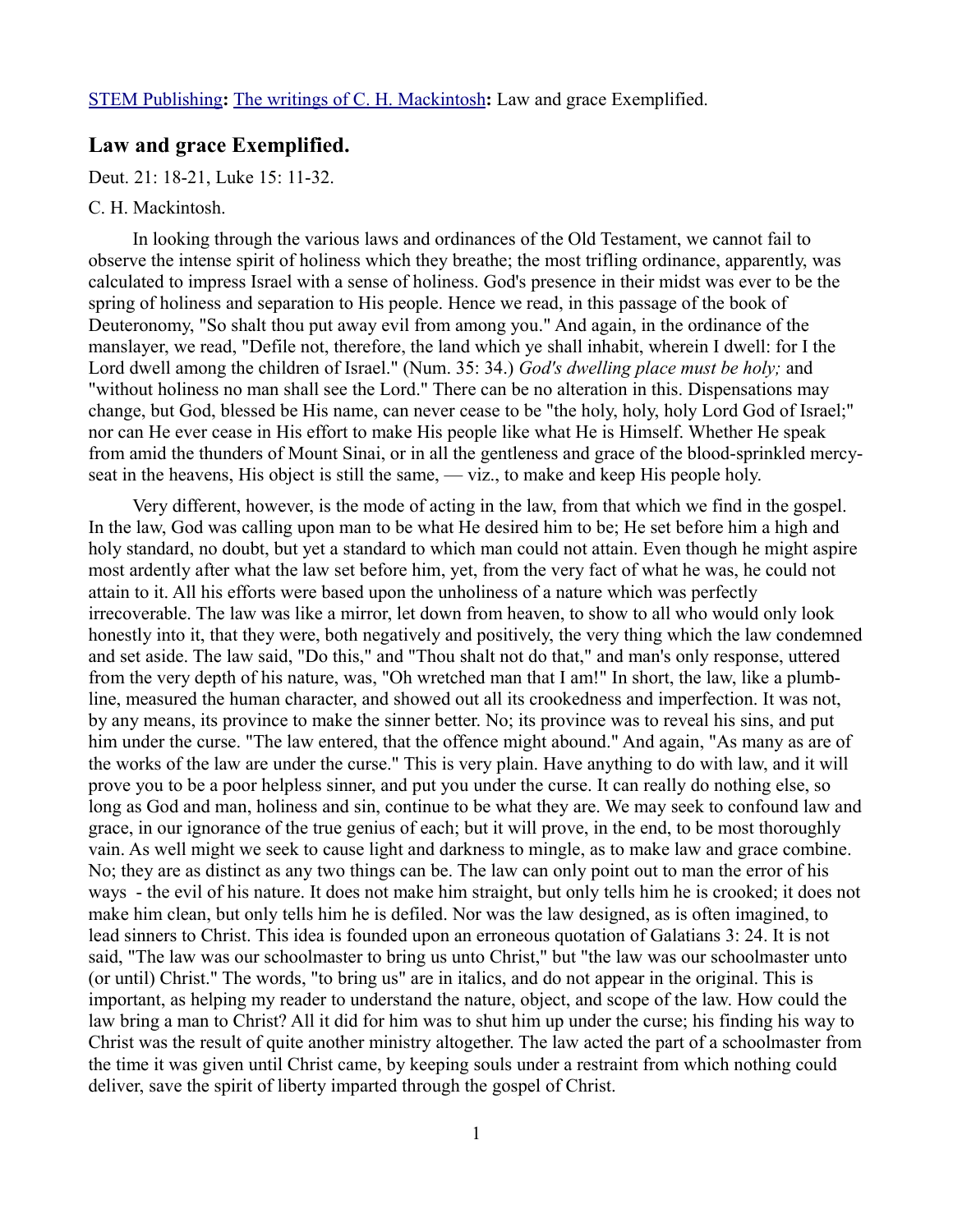However, by a simple comparison of the two Scriptures which stand at the head of this paper, we shall have a very striking proof of the difference between the law and the gospel. The case presented in each, is that of a son who was disposed to do his own will and enjoy his own way. This is no uncommon case, The prodigal desired to have his portion, and to be away from under the eye of his father. But, ah I how soon he was called to learn his folly! "When he had spent all, there arose a mighty famine in that land, and he began to be in want." Just so; how else could it be? He had left the only place in which all his need could be supplied, even the father's house. He had made his portion and the father's to be separate things, and hence he was compelled to learn that the former was capable of being exhausted. We can get to the bottom of all human circumstances and resources. There never was a cup of human or earthly happiness — be it ever so deep — ever so abundant in desirable ingredients which could not be drained to the bottom. There never was a well of human, or earthly refreshment, of which it could not be said, "He that drinketh of this water shall thirst again." Not so, however, with the cup which redeeming love puts into our hand — not so with the wells of salvation from which the Gospel invites us to draw. These are exhaustless, eternal, divine. As the countless ages of eternity roll along, God's cup shall be full, and his wells shall send forth their streams in immortal freshness and purity. My reader, how sweet — how ineffably sweet — to partake of these!

But the prodigal "began to be in want." And what then? Did he think of the father? No. So long as he had any other resource, he would not think of returning home. "He went and joined himself to a citizen of that country, and he sent him into his fields to feed swine." This was terrible. Thus does Satan crush the spirits of his votaries. Every one who is not walking in communion with God and subjection to the Gospel of Christ, is thus engaged in the service of Satan. There is no middle ground. Reader, who are you serving? Are you serving Christ or Satan? If the latter, oh *remember the end.* Remember, too, the Father's love — the Father's house. Remember that "God willeth not the death of a sinner, but rather that he should turn from his evil ways and live." This you may learn from the prodigal. The moment his necessities led him to think of returning home, that home was open wide to receive him. And, observe, it was simply *his need* that caused him to say, "I will arise and go to my father." It was not any longing desire for the father's company, but merely for the father's bread. Many are vainly looking within for some rising emotions of affectionate desire after God, not knowing that our very necessities — our very miseries — our very sins render us suited objects for the exercise of Divine grace. Grace suits *the miserable,* because the miserable can magnify grace.

And here we have arrived at a point, at which we may appreciate the contrast between our Scriptures. How would the law have dealt with our prodigal? The answer is simple. "Then shall his father and his mother lay hold on him, and bring him out unto the elders of his city, and unto the gate of his place. And they shall say unto the elders of his city, This our son is stubborn and rebellious; he will not obey our voice; he is a glutton and a drunkard. And all the men of the city shall stone him with stones, that he die; so shalt thou put away evil from among you; and all Israel shall hear and fear." The law could speak of nought but judgment and death. Mercy was not within its range, nor at all in accordance with its spirit. "The soul that sinneth it shall die," was its stern language. And again, "Cursed is every one that continueth not in all things which are written in the book of the law to do them."

But how does grace deal with its object? Oh, for hearts to adore our God, who is the fountain of grace!

"But when he was yet a great way off, his father saw him, and had compassion, and ran and fell on his neck and kissed him." In short, the mode of treatment is the very opposite. The law said, "Lay hold on him" — the Gospel said, "Embrace him;" the law said, "Stone him" — the Gospel said, "Kiss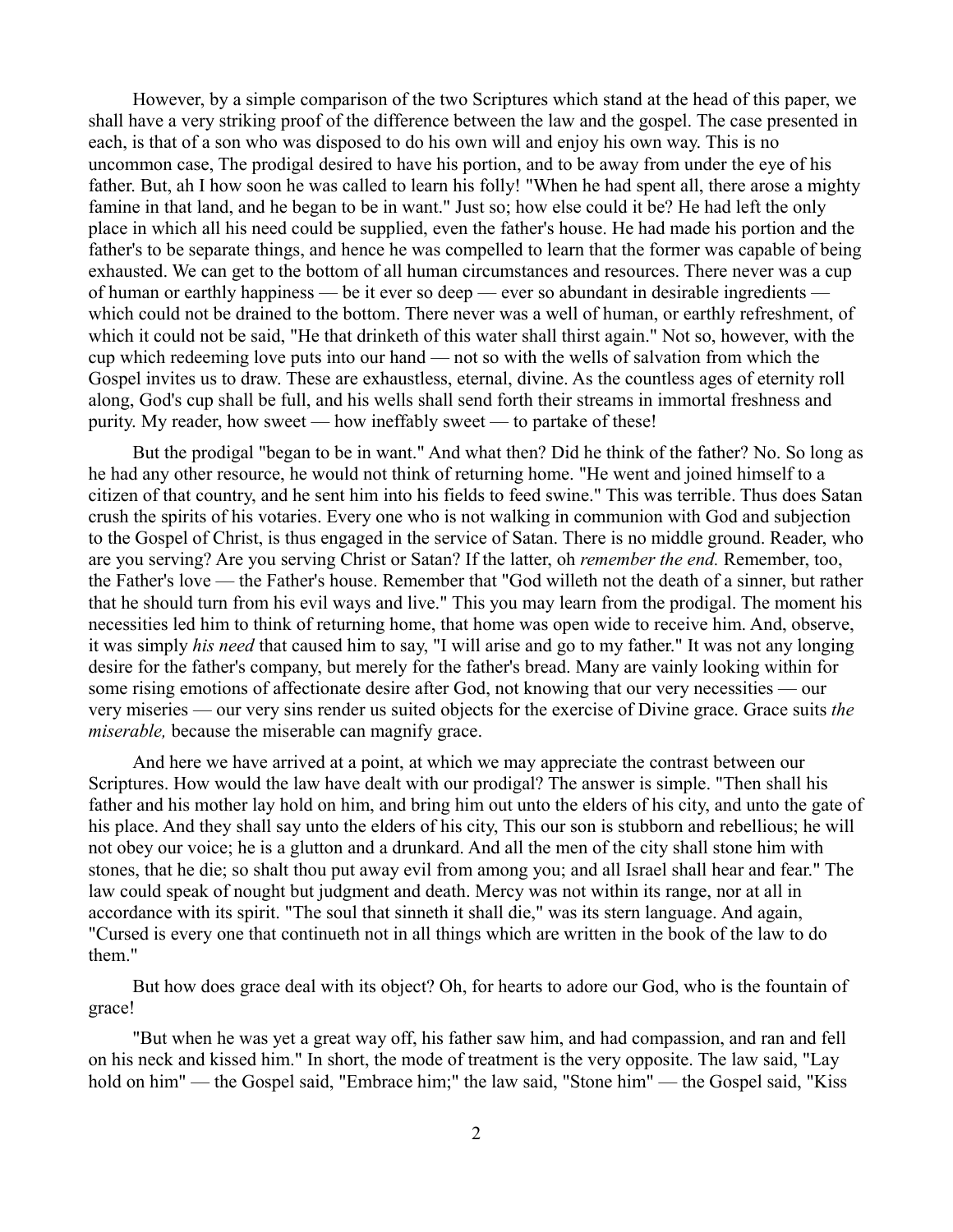him;" and yet, be it remembered, we meet the same God in both. The God of Israel speaks both in Deuteronomy and in Luke; and, moreover, we must remember what has already been stated, viz., that we trace the same object in both, which is, to give full deliverance from the power of evil. The stone of judgment and the embrace of love were both designed to put away evil; but, ah! how much more fully was the latter in sympathy with the Divine mind, than the former! Judgment is truly God's strange work. It was far more congenial to Him to be on the neck of the poor returning prodigal than to be within the enclosure of Mount Sinai. True, the prodigal had nothing to commend him — he had proved himself to be all that the law condemned, — he had been "a glutton and a drunkard" — the rags of the far country were upon him, and, were the law but to take its course, instead of the affectionate embrace of love, he would have to meet the stern grasp of justice; and instead of the father's kiss, he would have had to meet the stone of judgment from the men of his city, in the presence of the elders. Hence we see the contrast between law and grace — it is most striking.

But here, let us ask, how could all this be? How can we reconcile the marvellous difference in the principles of acting here set before us? Whither must we turn for a solution of this apparent contradiction? How can God embrace a poor sinner? How can He shield such from the full action of justice and the law? In other words, how can He be " just and the justifier?" How can He pardon the sinner steeped to the lips in iniquity, and yet not "clear the guilty?" How can He, who "cannot look upon sin," but with abhorrence, and "in whose sight the heavens are not clean," sit down at the table with a poor wretched prodigal? Where, my reader, shall we find an answer to these questions? In *the cross of Calvary.* Yes: there we have a precious — a divine reply to all. The Man nailed to the tree settles everything. Jesus bore sin's tremendous curse upon the cross — He exposed His own bosom to the stroke of justice — He drained to the dregs the cup of Jehovah's righteous wrath — "He bore our sins in His own body on the tree" — "He hath made Him to be sin for us who knew no sin, that we might be made the righteousness of God in Him." Was not this a vindication of the law? Did ever the words, "So shalt thou put evil away," fall with such impressive solemnity upon the ear, as when the blessed Son of God cried out, from amid the horrors of Golgotha, "My God, my God, why hast Thou forsaken me?" Oh! never, never. All the stones that were ever cast at offending sinners — all the penalties that were ever inflicted - yea, we shall proceed further, and say, that the eternal punishment of the wicked in the lake of fire, could not afford such a solemn proof of God's hatred of sin, as the scene on the cross. There it was that men and angels might behold God's thoughts of sin, and God's thoughts of sinners. His hatred of the former, and His love for the latter. The very same act which shows out the condemnation of sin, shows out the salvation of the sinner. Hence the Cross, while it most fully vindicates the holiness and justice of God, opens up a channel through which the copious streams of redeeming love can flow down to the guilty sinner. "Mercy and truth met together; righteousness and peace kissed each other," when the Son of God offered up Himself as a sacrifice for sin.

And, if it be asked, What proof have we of this? What solid ground of assurance have we of the full forgiveness and perfect acceptance of the believer? The answer is, *Resurrection.* Jesus is now at the right hand of the majesty in the heavens; and there, moreover, on behalf of the believer. "He was delivered for our offences," and, could we go no further than this, we might despair; but it is added, "He was raised again for our justification." Here we have full peace — full emancipation — full victory. When God raised Jesus from the dead, He declared Himself as "the God of peace." Justice was satisfied, and the sinner's Surety was set down at God's right hand; and all who, by the operation of the Holy Ghost, believe in His death and resurrection, are looked at in Him, and seen to be as free from every charge of sin as He is. Most marvellous grace! Who could have conceived such a thing? Who could have thought that He, who is "the brightness of God's glory, and the express image of His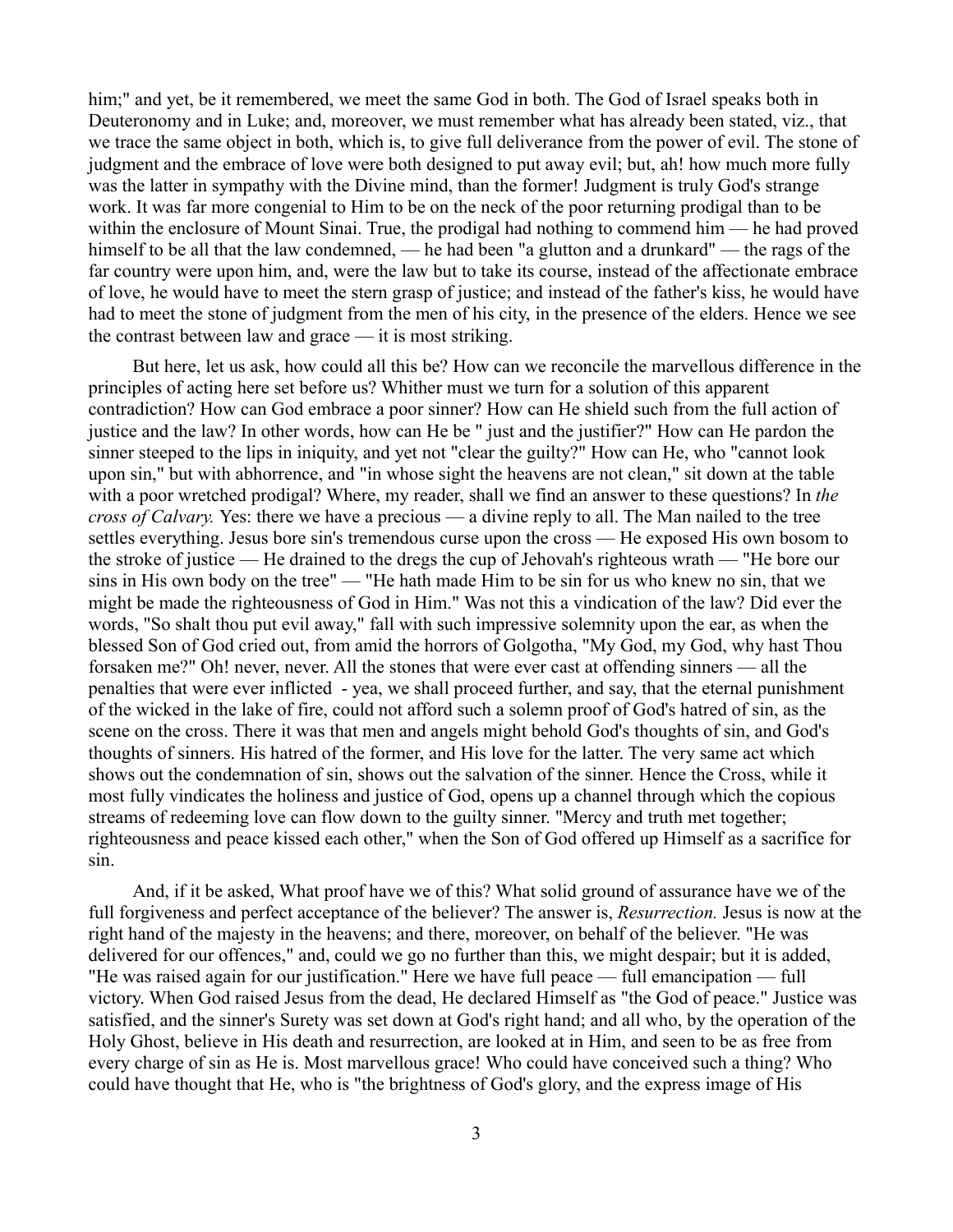person," should come down and put Himself in the sinner's place, and bear all the wrath, curse, and judgment due to sin, in order that the sinner might be set down in the very presence of the holiness of God, without "spot or wrinkle or any such thing," so that God might be able to say of him, "Thou art all fair; there is no spot in thee?" My reader, was ever love like this? Truly, we have here, love in its fountain — love in its channel - and love in its application. The Father is the eternal fountain, the Son is the channel, and the Holy Ghost is the power of application. What divine completeness! What perfect peace! What a solid resting-place for the sinner! Who can raise a question? God has received His prodigal — has clothed and adorned him — killed the fatted calf for him — and, above all, has given utterance to the words, *"It is meet* that *we* should make merry and be glad" — words which ought to dispel every shadow of fear and doubt from the heart. If God can say, in virtue of the finished work of Christ, "It is meet," who can say it is not meet? Satan may accuse, but God's reply is, "Is not this a brand plucked out of the fire?" In short, the soul that believes in Jesus is lifted into a perfectly cloudless region, where, it may be truly said, "there is neither enemy, nor evil occurrent;" and in that region we can see no one so exquisitely happy in the divine results of redemption as the blessed God Himself. If the prodigal could possibly have retained a feeling of doubt or reserve, what could have so effectually banished it as the father's joy in getting him back again? Neither doubt nor fear can live in the light of our Father's countenance. If we believe that God rejoices in receiving back a sinner, we cannot harbour suspicion or hesitancy. It is not merely that God *can* receive us, but it is His joy to do so. Hence we not only know that "grace *reigns* through righteousness," but that all heaven rejoices in one repenting sinner. Thanks be unto God for His unspeakable gift?

And now, one word, in conclusion, as to the way in which God secures holiness through grace. Is sin made light of? Is it tolerated? Does the blessed God, when He receives a returning prodigal to His bosom, in sovereign grace, without one upbraiding look or expression, lead us to suppose that sin has become a whit less odious or abominable? By no means. We have already seen how the Cross has added force and solemnity to every one of the divine statutes against sin. God has proved, by the bruising of His beloved Son, that His hatred of sin was only to be equalled by His love for the sinner. *A crucified Christ,* declares God's hatred of sin; a *risen Christ,* declares the triumph of His love for the sinner. The death of Christ vindicates the law; His resurrection emancipates the soul of the believer, while both these together, form the basis of all practical holiness, as we learn in Romans 6. "How shall we that are dead to sin, live any longer therein?" "We are buried with Him by baptism into death; that like as Christ was raised from the dead by the glory of the Father, so we also should walk in newness of life." "That the body of sin might be destroyed, that we should no longer serve sin." When the father received the prodigal, he did so in a way altogether worthy of himself, and of the honour of his house. He could not receive him otherwise. He could not allow him to continue in the rags of the far country, nor in the habits thereof either. The husks and the rioting had all to be laid aside. His dress and habits were now to correspond with his new position. *Fellowship with the father* henceforth became his grand characteristic. He was not put under a dry code of rules as a servant, as he himself had sought to be. No; the manner of his reception, the principle on which he was to be dealt with, and the position to be assigned to him, were all in his father's power, and, being in his power, we can easily see what his *will* was. He should either be received with a kiss or not at all; he should either be seated at the table, or not enter the house at all; he should either get the place of a son or nothing. In short, it was the father's grace that arranged all for the prodigal, and happy was it for him to have it so.

But, oh! how could the prodigal think lightly of sin in the light of such extraordinary grace? Impossible. He was most effectually delivered from the power of sin by the grace which reigned in his reception, and in his position. It was truly such as to set sin before him in the most fearful colours. "Shall we sin because we are not under the law, but under grace? God forbid." Yes, God forbid. It